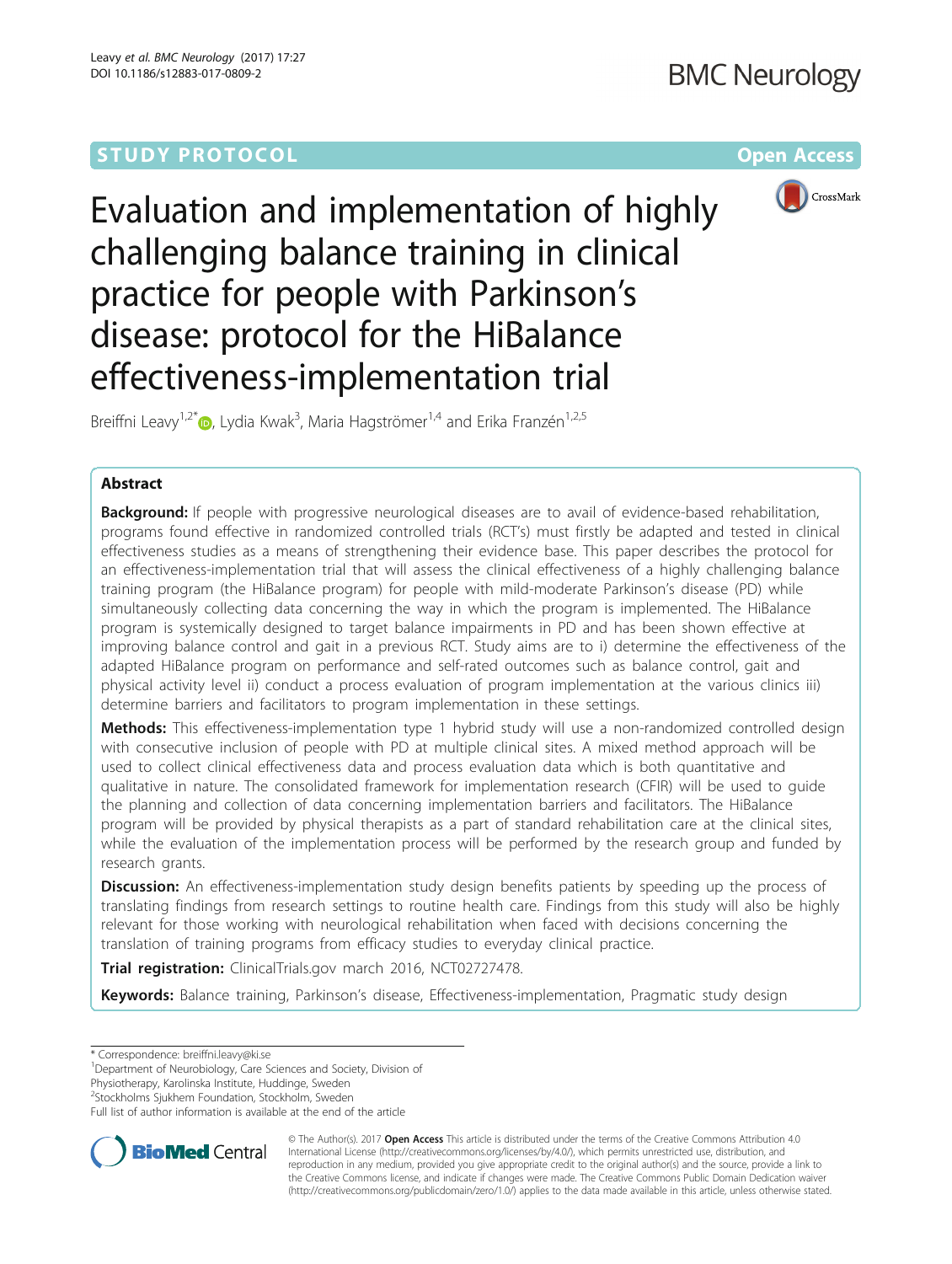# Background

People with Parkinson's disease (PD) experience impairments in balance and gait function, symptoms which can have far-reaching negative effects on their health and quality of life [[1](#page-8-0)–[3\]](#page-8-0). Injurious falls and fear of falling are especially prevalent among those with PD [\[4, 5](#page-8-0)], a factor which may partly explain why this group are less physically active than older people of a similar age without the diagnosis [[6](#page-8-0)–[8](#page-8-0)]. Impairments in balance control often present in the early stage of the disease and gradually deteriorate in line with disease progression. Additionally, whereas dopaminergic drugs, the primary treatment method for PD-related motor symptoms, positively affect symptoms such as bradykinesia and tremor, these drugs are also reported to negatively affect components of balance control [[9\]](#page-8-0). Both these factors combined highlight the urgency to develop and implement effective training methods to tackle balance and gait impairments for this patient group.

There is a growing evidence base for the feasibility and effectiveness of balance training in PD with regards to various aspects of physical function [[10](#page-8-0)–[12\]](#page-8-0). However, previous interventions have been criticized for applying training stimuli which lacked intensity and challenge [[11, 13\]](#page-8-0). Group-based programs also appear to offer added motivational advantages for people with PD [[12](#page-8-0), [14\]](#page-8-0), many of whom experience non-motor symptoms such as apathy and depression as a feature of the disease [[15\]](#page-8-0). The HiBalance program [\[16](#page-8-0)] was developed with these considerations in mind to specifically address PDspecific balance impairments. This group-based program is highly challenging, progressive and has been proven effective in improving balance and gait impairments in a randomized controlled hospital setting [[17](#page-8-0)]. For an intervention to be considered evidence-based however, it must be proven effective in both research and clinical settings [[18\]](#page-8-0).

#### From randomized trial to routine care

It is recognized that efficacious interventions frequently require adaptation prior to adoption in clinical settings [[19\]](#page-8-0). This adaptation to clinical factors is often required to ensure feasibility of the intervention the clinical context [[20\]](#page-8-0). Best practice then involves evaluating the effectiveness of the adapted program, in order to verify whether or not the adaptation has attenuated the effective core elements of the program itself [\[21\]](#page-8-0). The majority of research trials however do not reach this phase as studies among American and European populations suggest that 30 − 40% of patients do not receive care which is in line with the current best scientific evidence [[21](#page-8-0), [22\]](#page-8-0). Similarly, in the field of neurological rehabilitation for PD, although there are a growing number of programs tested in randomized controlled environments, the evidence is lacking as to whether the effects of these program can be maintained in real life clinical settings.

Clinical effectiveness research is characterised by the inclusion of more heterogeneous patient samples and settings which, in turn, places greater emphasis on external validity and generalizability of the intervention in question [\[23, 24](#page-8-0)]. In this way, effectiveness studies can be considered essential links between scientific evidence and evidence-based practice. There is also empirical evidence to show that the process of implementation is an important determinant of program outcomes [[19\]](#page-8-0). For this reason, evaluating the implementation process provides information regarding the feasibility of intervention programs within real life settings while also providing important contextual information which may help explain the success, or lack thereof, of the tested intervention. When the aim is to maximise the uptake of interventions in primary care, researchers are also advised to examine the influence of contextual factors on implementation, as this will give an indication of the 'fit' between the intervention and the context within which it is being embedded [\[25](#page-8-0)].

## Rationale for trial design

The effectiveness-implementation hybrid design [[26\]](#page-8-0) enables the simultaneous evaluation of both effectiveness outcome measures as well as of the process of implementation. This design is therefore hypothesized to speed up the implementation process of interventions within healthcare [[26](#page-8-0)]. The type 1 Hybrid design is suitable when a study aims to both test effectiveness of a clinical intervention (outcome evaluation) while simultaneously gathering contextual data regarding potential barriers and facilitators to clinical implementation. Use of the hybrid design allows for constant monitoring of the process by which the intervention is applied, and therefore allow problems in early application to be identified and quickly altered so as to ensure better outcomes [[19\]](#page-8-0). Non-randomization in the current study is a design trade-off which was made in order to ensure that implementation of the program is practically feasible at the various clinical sites within a reasonable time-frame. Lastly, we will adhere to a participatory approach whereby 'users' of the program (physical therapist trainers) will be actively involved in all stages of the program adaptation, process and outcome evaluation. This approach is recommended in order to increase the relevance, acceptability and successful implementation of the program [[21](#page-8-0)].

#### Study aims

This study has three main aims which involve testing the effectiveness of the HiBalance program: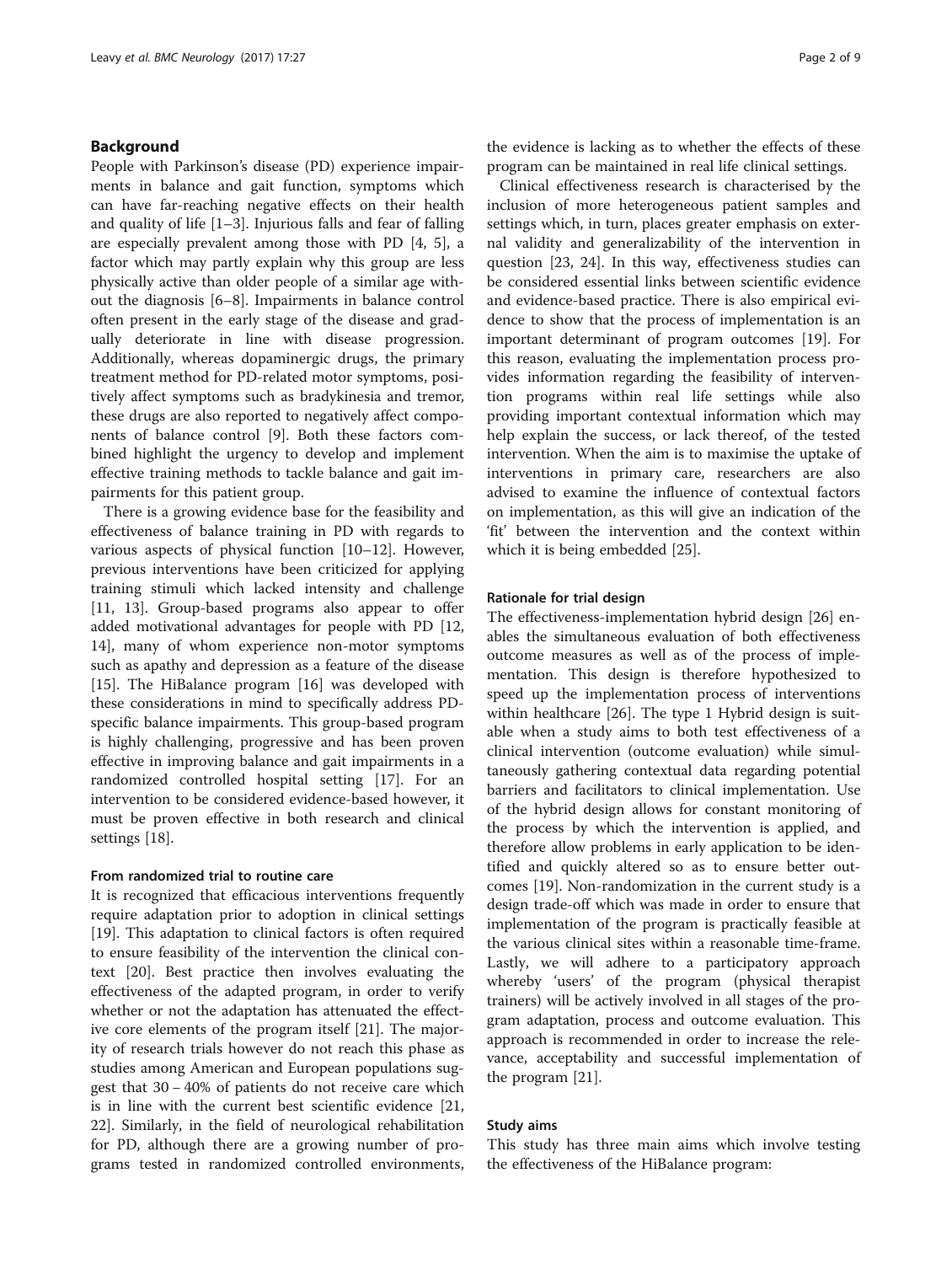Aim I: to test the effectiveness of the adapted balance training program on balance, gait and physical activity in people with PD in real-life clinical settings. Aim II: to conduct a process evaluation of the effectiveness-implementation study by gathering information on the implementation process at the various clinical settings.

Aim III: to determine barriers and facilitators that affect implementation of the program in these settings.

The study results will test the hypothesis that the effectiveness of the HiBalance program can be retained following adaptation of the intervention and study results should inform future translation of evidence-based training programs in clinical settings among people with PD.

# Methods

## Description of the HiBalance program

The intervention involves a 10-week highly challenging and progressive balance training program in group format and has been previously described [\[16\]](#page-8-0). The grouptraining exercises are not fixed but selected to target four major components of balance control which are known to be impaired among people with PD; (i) Sensory integration; (ii) Anticipatory postural adjustments; (iii) Motor agility and (iv) Stability limits. Trainers are responsible for the planning, selection and adaption of the exercises as well as ensuring that exercises are adapted to participants' individual capacity. Successive progression of exercise difficulty is achieved by dividing the 10-week period into three blocks A (2 weeks), B (4 weeks) and C (4 weeks). During block A, the focus involves learning the exercises and ensuring quality of the performance. During block B, the level of difficulty of the exercises increases and cognitive as well as motoric dual task exercises are introduced, 1 week at a time. During block C, exercises from all four balance components are combined in order to increase the complexity of training and participants are required to switch between cognitive and motoric dual task exercises during the same training session.

# Adaptation of the HiBalance program to clinical settings

Adaptation of the HiBalance program was a measure taken in the preparation phase to ensure its applicability in the clinical context. An overview of these adaptations is outlined in Table [1](#page-3-0). The adaptation process occurred during a series of peer-group meetings between the research team, clinical trainers who had previously participated in the RCT as well as future clinical trainers. Reducing the dose of the group training sessions from 30 to 20 hours was motivated primarily by current regulations for rehabilitation funding in the Swedish national healthcare system. Development and adaptation of the home training program was based on trainer and participant perceptions of the exercises, gathered during the pilot study using questionnaires (participants) and focus group interviews (trainers). Lab-based and time consuming outcomes assessments employed during the efficacy trial were substituted with more clinically feasible assessments. A pilot study (data not published) was then performed at two clinic settings in order to test the feasibility of these adaptations. The objective of the pilot study was to test the main uncertainties identified in the development work prior to the effectivenessimplementation study [\[21](#page-8-0)].

All physical therapist trainers will participate in 2 x 3 h sessions where they will receive theoretical and practical training in the HiBalance program as well as information regarding the project design and goals. Project materials will be provided covering all aspects of recruitment, training and measurement and regular support will be achieved with the research team though contact by mail, telephone and meetings.

The following section outlines the study setting, and for each study aim, participants, data collection procedures, and analysis plans are described.

# Study setting

The study will be conducted in 4–6 rehabilitation clinics ranging in nature from primary care geriatric clinics to out-patient clinics specializing in neurological physiotherapy rehabilitation in Stockholm, Sweden. In Sweden patients can receive out-patient physiotherapy treatment without doctor/specialist referral and number of treatments is decided upon on an individual basis. Health care treatment cost is tax-funded and clinics receive funding reimbursements for an average of eight treatment sessions/patient during 1 year. Cost to the patient is also regulated whereby in a 1 year period, individual sessions cost an equivalent of 23 US dollars up to ceiling of approx. 120 dollars, from which point onwards rehabilitation treatment is free of charge during the remaining year.

## Study phases

When describing the varying phases of this study (Fig. [1](#page-4-0)) we use taxonomy from Aaron's conceptual model for the dynamic adaptation process [\[27](#page-8-0)]. According to this model, the implementation process can be divided into four phases; exploration; adoption/preparation; implementation and sustainment. In Fig. [1](#page-4-0) we describe the first three of these stages of Aaron's model and label the third or 'implementation' stage as the 'Outcome/Process Evaluation' as it applies to the current study. We deem that the current study will be followed by post evaluation scale-up where implementation will be tested on a wider scale, before the sustainment stage of the HiBalance program is actual. In the preparation phase for this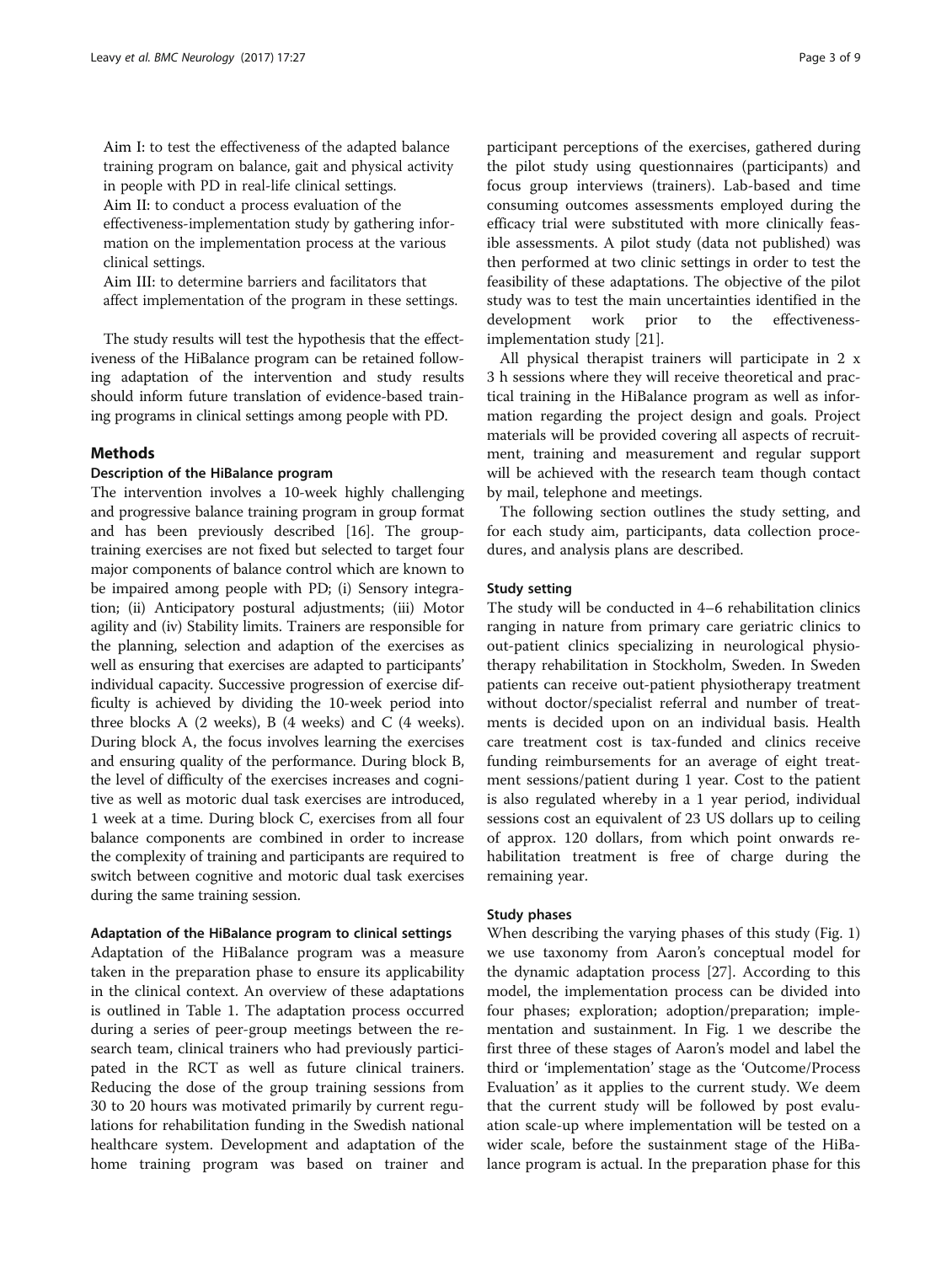| Program feature                                   | HiBalance-RCT (Efficacy phase)                                                                                                               | HiBalance-clinical setting (Effectiveness/Implementation phase)                                                                               |  |
|---------------------------------------------------|----------------------------------------------------------------------------------------------------------------------------------------------|-----------------------------------------------------------------------------------------------------------------------------------------------|--|
| Inclusion criteria                                | Idiopathic Parkinson's disease                                                                                                               | Idiopathic Parkinson's disease                                                                                                                |  |
|                                                   | Hoehn & Yahr score of 2 or 3                                                                                                                 | Hoehn & Yahr score of 2 or 3                                                                                                                  |  |
|                                                   | Able to walk independently indoors without an aid                                                                                            | Able to walk independently indoors without an aid                                                                                             |  |
|                                                   | Mini-Mental State examination score > 24 points                                                                                              | Cognitively capable of following instructions in a group setting                                                                              |  |
|                                                   | Age ≥60 years                                                                                                                                | All Ages                                                                                                                                      |  |
| Core<br>components                                | Individually adapted, highly challenging and progressive<br>balance training in 3 blocks with progressively integrated<br>dual-task training | Individually adapted, highly challenging and progressive balance<br>training in 3 blocks with progressively integrated dual-<br>task training |  |
| Dose                                              | 30 h of group training<br>(3 x 1 h sessions/week x 10 weeks)                                                                                 | 20 h of group training (2 x 1 h sessions/week x 10 weeks) 10 h<br>home exercise program (1 h/week x 10 weeks)                                 |  |
| Providers                                         | Physical therapist PhD students (site responsible) and<br>clinicians                                                                         | Physical therapist clinicians                                                                                                                 |  |
| Sites                                             | 2 sites, one university hospital                                                                                                             | 4-6 clinical sites/primary care clinics                                                                                                       |  |
| Outcome evaluation                                |                                                                                                                                              |                                                                                                                                               |  |
| Performance-based                                 |                                                                                                                                              |                                                                                                                                               |  |
| Balance<br>performance                            | Mini-BESTest score                                                                                                                           | Mini-BESTest score                                                                                                                            |  |
|                                                   | Modified figure of eight test                                                                                                                |                                                                                                                                               |  |
| Physical activity<br>level                        | Steps per day measured by accelerometer                                                                                                      | Steps per day measured by accelerometer                                                                                                       |  |
| Self-reported                                     |                                                                                                                                              |                                                                                                                                               |  |
| Fear of falling/<br>balance confidence            | Falls Efficacy Scale-International<br>$(FES-I)$<br>(A measure of concerns about falling)                                                     | Activities-specific balance confidence scale (ABC scale)<br>(A measure of balance confidence)                                                 |  |
| Activities of daily<br>living                     | Unified Parkinson's Disease Rating Scale (UPDRS)- ADL<br>component                                                                           |                                                                                                                                               |  |
| Self-rated health<br>Walking<br>Evaluation method | SF-36/PDQ-39<br>PDO-39<br>Randomized controlled trial                                                                                        | EO-5D-3 L<br>Walking impact scale (Walk 12G)<br>Non-randomized controlled design                                                              |  |

<span id="page-3-0"></span>Table 1 HiBalance program design differences between the efficacy and effectiveness-implementation stages

study (Fig. [1](#page-4-0)) we will also, using a web-questionnaire, assess the needs and resources of registered physical therapists in Sweden in relation to their work with people with PD. The web questionnaire will be sent to all physical therapists registered in the neurology, geriatrics and out-patient care sections of the national organization in Sweden. This information will then be used at the later stage to inform wider-scale implementation.

## Outcome evaluation of the intervention (Aim I)

The primary and secondary outcome measures of the intervention will be assessed using a non-randomized controlled clinical trial design. Eligible participants will be consecutively included to the training groups, which mirrors the standard approach in physical therapy rehabilitation, and participants will be recruited both internally from within the clinics and in response to advertisement in local newspapers.

## Study participants

Inclusion criteria for the trial are outlined in Table 1. A broadening of the age criteria in the current trial will

enable community-dwelling people at mild-moderate stages of PD of all ages to be eligible for inclusion. Power analyses will determine sample-size using data from the Pilot study performed in the fall of 2015 as well as the previous HiBalance RCT. Control participants will be recruited and tested in a similar manner as those involved in the intervention group. Control subjects will be encouraged to continue their usual daily activities during the 10-week period between measurements and will not be advised against participating in other training interventions.

## Data collection

The testing procedure is also designed to reflect that which occurs in real-life clinical practice and participants will be tested by physical therapists at baseline (pre-training) and at 10-weeks (post training). Data collection will occur at the respective clinics and be comprised of both clinical performance tests as well at selfreported questionnaires. All participants will be tested during the on-phase of their medication and testing will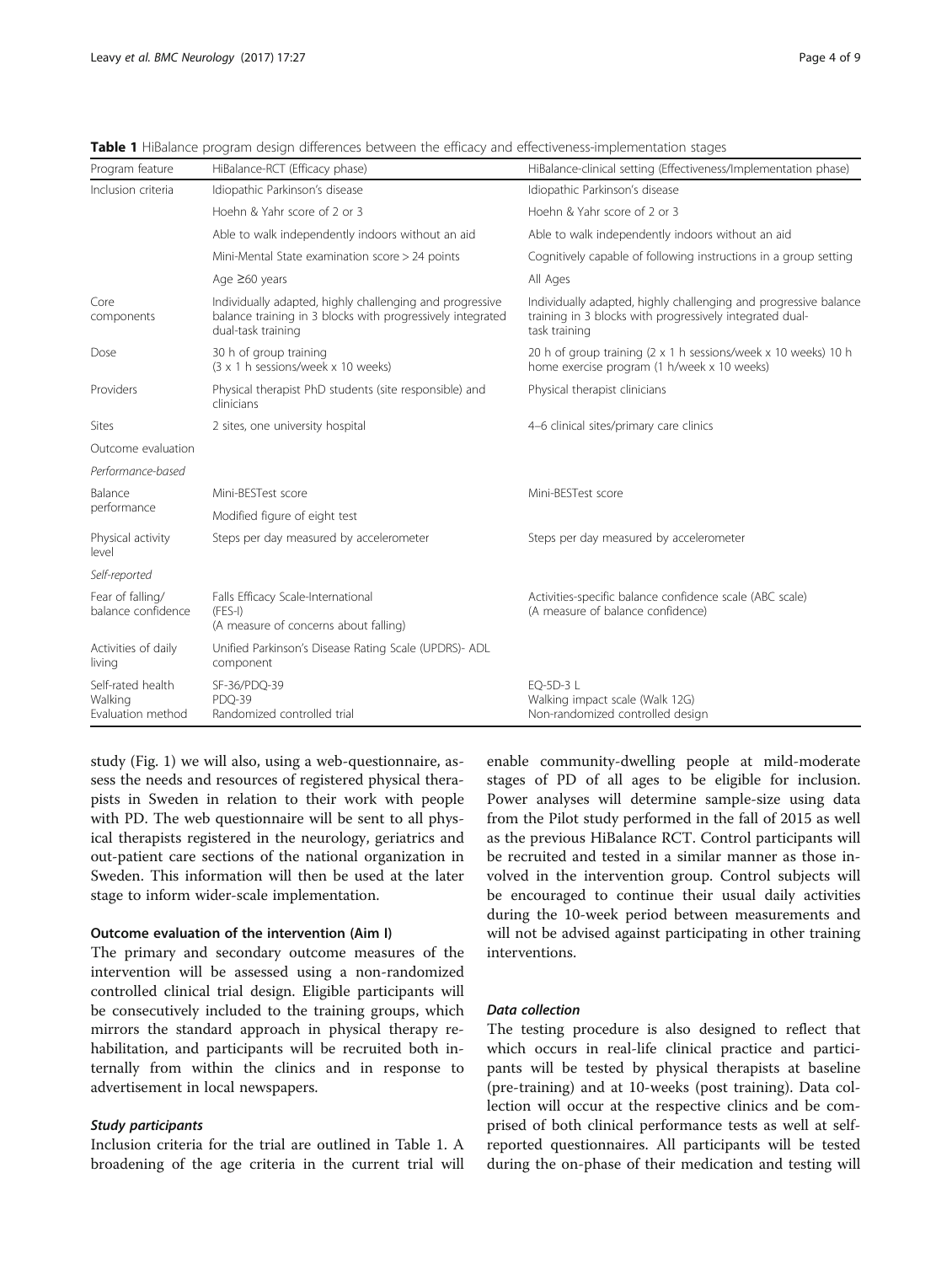<span id="page-4-0"></span>

be scheduled to occur at the same time on both test occasions.

#### Outcome measures

Both performance-based and self-reported outcome measures will assess the effectiveness of the intervention (Table [1\)](#page-3-0). The primary outcome measure is balance performance which will be assessed using the 14-item Mini Balance Evaluation Systems test (Mini-BESTest) [\[28\]](#page-8-0). This test assesses four components of balance control; anticipatory postural adjustments, postural responses, sensory orientation, and stability in gait which are directly targeted in the HiBalance program. Secondary outcomes will include gait velocity (measured by the 10-meter Walking Test); functional mobility (measured by Timed Up and Go test [[29](#page-8-0)]); physical activity level (measured as steps per day using a waist-worn accelerometer (Actigraph GT3X+, Pensacola, FL, USA). In addition to performance-based outcome measures, patient-reported outcomes will be used. Balance confidence will be measured using the Swedish version of the Activities-specific balance confidence (ABC) scale [\[30\]](#page-8-0). This scale requires respondents to rate their confidence to maintain balance during 16 different real-life situations. The ABC scale substitutes the FES (I) scale used in previous evaluations of HiBalance [[17](#page-8-0)] as this scale poses questions concerning a wider range of potentially difficult and outdoor activities and is considered more suitable to detect changes in moderate to highly functioning adults [[31\]](#page-8-0). Self-rated health will be

measured using the EurQol's EQ- 5D [[32](#page-8-0)]. The EQ-5D-3 L is a standardized non-disease-specific instrument for describing health-related quality of life, and is a measure already in use within rehabilitation in Sweden. When using this instrument, respondents are required to rate their health status in relation to 5 dimensions; mobility, self-care, usual activities, pain/discomfort and anxiety/depression. Subjective walking ability will be assessed using the Swedish version of the Walking impact scale (walk 12G) [\[33\]](#page-8-0), a 12-item generic patient-reported rating scale measuring walking difficulty in everyday life as experienced during the previous 2 weeks.

## Data analysis

Sample size calculation was based on the results from the pilot study (unpublished data) and calculated in relation to the primary outcome of balance control. In order to attain 80% power with a two-sided alpha level of 5%, the number of subjects required per group and the hypothesized effect size (of 1 point according to the Mini-BESTest) was 37. With an expected drop out rate of 15% during the course of the trial, this calculation will require the inclusion of approximately 45 participants in each group. The distribution of variables which can be thought to confound study outcomes will be compared at baseline between the control and intervention groups using the Student  $t$  test, Mann-Whitney or Chi-squared test, where appropriate. Where differences between groups are found we plan to adjust for covariates which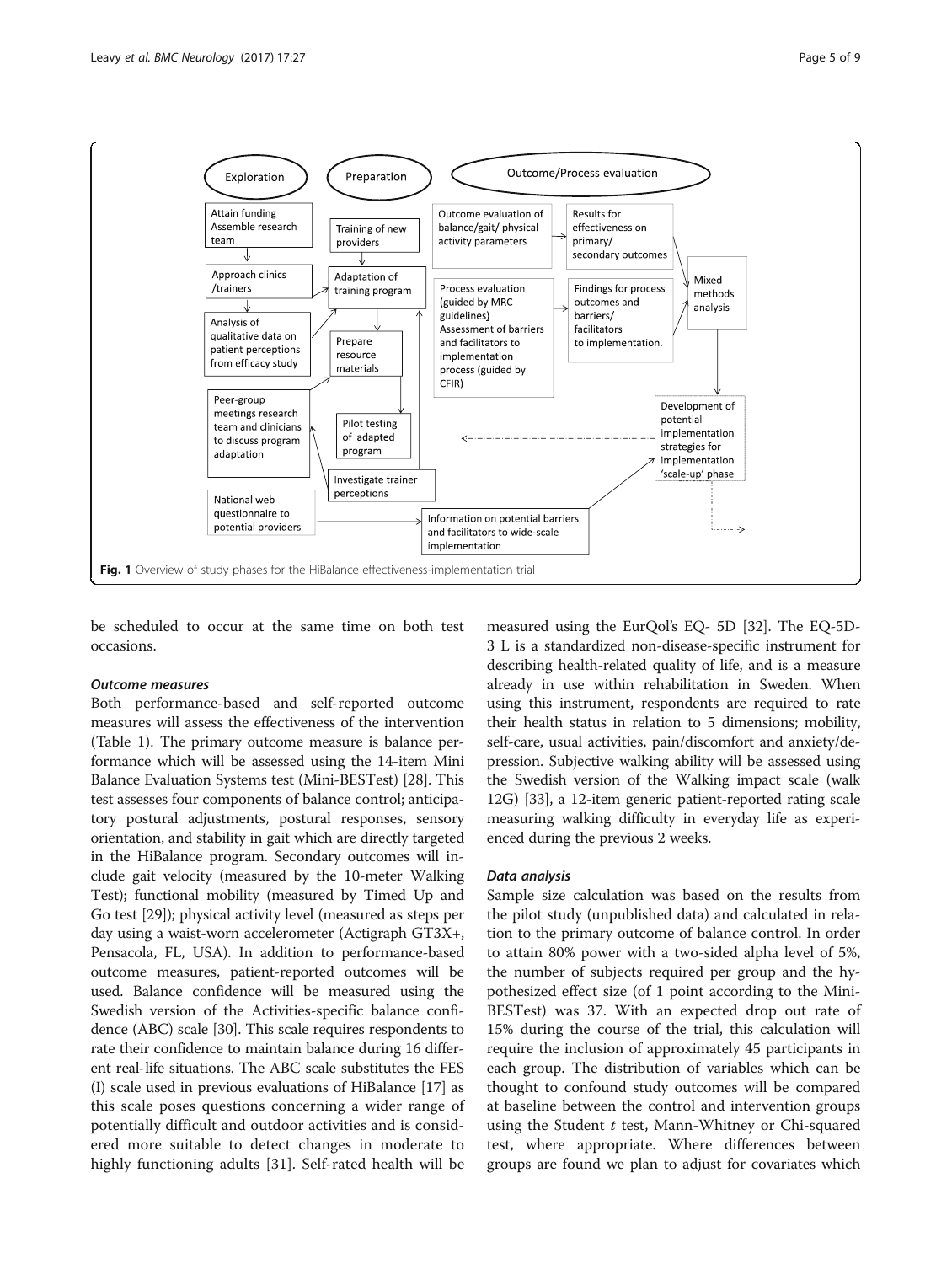are known to affect outcomes in PD. Where data is seen to be of skewed distribution, logarithmic transformations or non-parametric statistics will be used to assess the effectiveness of the intervention. Repeated measures analysis of variance test or mixed models, where appropriate, will test for interaction effects between the intervention and control groups, post-hoc tests will be used when significant interactions are found. All analysis will be performed using the intention-to-treat principle and 95% confidence intervals will be calculated throughout.

## Process evaluation of the implementation (Aim II)

In order to make an accurate interpretation of the outcomes outlined above it is essential to understand the quality and quantity of the intervention that was actually delivered. For this reason, we will conduct a process evaluation of the implementation of the effectiveness study.

#### Research question relating to aim II

To what extent was the HiBalance program delivered as intended and how was the delivery conducted?

The process evaluation will be guided by the UK medical research council's recommendations for planning and conducting process evaluation of complex interventions [\[21\]](#page-8-0). Process evaluations involve critically observing the work of the clinicians who are providing the training intervention [\[21](#page-8-0)]. Participants involved in this part of the study will therefore also include physical therapist trainers at the respective clinical sites. Due to the small numbers in individual clinics we will lack the power to statistically assess site-based factors that influence implementation outcomes. We will therefore use a mixed methods approach when evaluating the implementation process. This will be performed by data collection from trainers, patients and professionals in the field using interviews, questionnaires, analysis of patient training diaries as well as physical therapist planning protocols. We will, in accordance with the current implementation literature, adopt measures to support the implementation process by; adapting the HiBalance program to the clinical context; engaging in shared-decision making with project clinician trainers; increasing trainer skills and by providing ongoing administrative and technical support [[19](#page-8-0)].

## Assessment of process outcomes

In order to fulfill the aims of the process evaluation which are to examine the quality and quantity of what was delivered it is necessary to assess outcomes such as the *fidelity* and *dose* of the program as it was delivered, as well as describe the *recruitment* process and *reach* of the intervention (Table [2\)](#page-6-0) [\[21\]](#page-8-0).

Fidelity is defined as the degree to which the intervention is implemented as prescribed or intended by the program developers [[34\]](#page-8-0). We aim to perform a fidelity assessment of the implementation process by monitoring the delivery of the core components of the HiBalance program, as it was designed. Adherence to these core components as well as the week-by-week structure of the sessions will be quantitatively assessed through collection and analysis of the planning materials used by trainers to plan the group training sessions (Additional file [1](#page-7-0)). Trainers at each clinic will be advised to dedicate approximately 20 min to planning training sessions, inspired by program materials, and to document training protocols following each session. Program features such as the warm-up phase of the training sessions, on the other hand, can be altered to achieve a better fit to specific clinics [[19\]](#page-8-0). Fidelity will also be assessed qualitatively using open ended questions during focus-group interviews where trainers will be allowed describe this feature in their own words.

Dose: Both the dose of group training sessions delivered at the clinical sites, and the dose received by patients will be assessed. Dose received involves rate of participation in both group and home training sessions by participants. This data will be quantitatively assessed using attendance protocol as well as home training diaries.

Recruitment: the process of recruitment will be described quantitatively for the various clinics and trainers perceptions of recruitment will be qualitatively explored during the focus group interviews.

Reach refers to the extent to which the target audience comes into contact with the intervention [\[20](#page-8-0)]. We plan to describe to which extent those included in the study are representative of the target population of people with PD.

Assessing barriers and facilitators to implementation (Aim III) In addition to evaluating 'how' and 'what' was implemented by means of the process evaluation we will collect data concerning potential barriers and facilitators to the implementing the HiBalance program.

#### Research question relating to aim III

What are the potential barriers and facilitators to implementation of the HiBalance training program in outpatient clinical settings?

## Determinant framework

The Consolidated Framework for Implementation Research (CFIR) will be used in the current study to guide the investigation of potential barriers and facilitators of the implementation process [[35\]](#page-8-0). CFIR can be categorized as a determinant framework, in that it can be used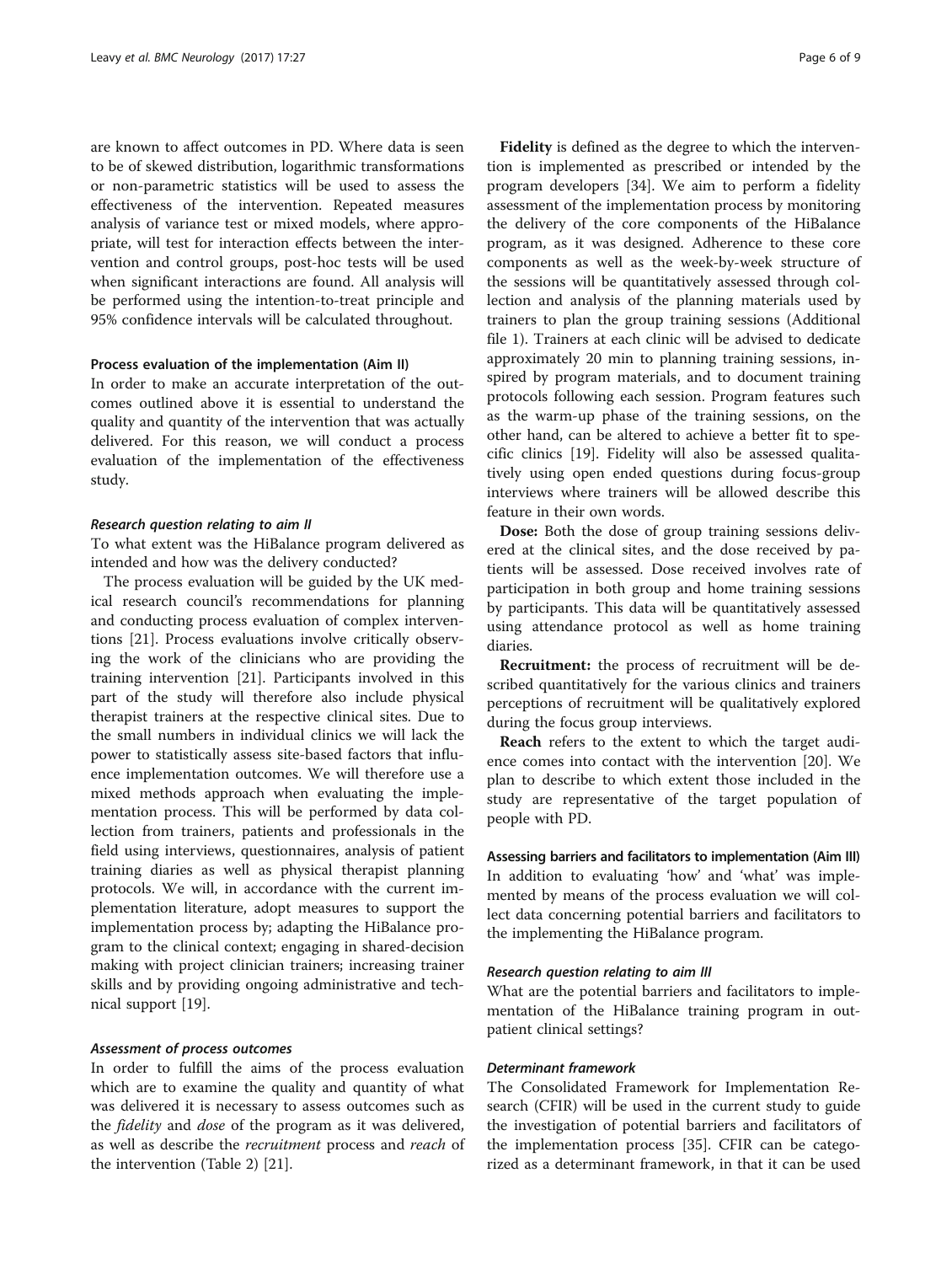| Process outcomes <sup>a</sup>                                                                                                                                                                                                                                                                              | Targeted groups                                                                           | Method of data collection                                                                                             |
|------------------------------------------------------------------------------------------------------------------------------------------------------------------------------------------------------------------------------------------------------------------------------------------------------------|-------------------------------------------------------------------------------------------|-----------------------------------------------------------------------------------------------------------------------|
| Fidelity                                                                                                                                                                                                                                                                                                   | Patient training diaries/<br>attendance<br>Physical therapist trainers sessions plans     | Assessment of group training<br>protocols<br>Focus group interviews                                                   |
| Dose                                                                                                                                                                                                                                                                                                       | Physical therapist trainers (dose<br>provided)<br>Participants with PD<br>(dose received) | Assessment of group training<br>protocols<br>Assessment of attendance at<br>group training/home training<br>protocols |
| Recruitment                                                                                                                                                                                                                                                                                                | Physical therapist trainers                                                               | Study logs and focus group<br>interviews                                                                              |
| Reach                                                                                                                                                                                                                                                                                                      | Participants with PD                                                                      | Study logs                                                                                                            |
| Barriers and facilitators <sup>b</sup>                                                                                                                                                                                                                                                                     | Targeted groups                                                                           | Method of data collection                                                                                             |
| Knowledge and beliefs about the program<br>Relative advantage of the program<br>Need for <i>adaptability</i> of the program<br>Self-efficacy to train patients according to the programs core<br>components<br>Perceived <i>complexity</i> /difficulty of implementing the program in everyday<br>practice | Physical therapist trainers                                                               | Focus group interviews                                                                                                |
| Patients need and resources<br>Knowledge and beliefs about the balance program<br>Perceived complexity of performing the training                                                                                                                                                                          | Participants with PD                                                                      | Structured questionnaire                                                                                              |

<span id="page-6-0"></span>Table 2 Overview of the process evaluation involving process outcomes and barriers and facilitators, targeted groups and data collection methods

<sup>a</sup>Guided UK Medical research council guidelines. <sup>b</sup>Guided by constructs defined by Consolidated Framework for Implementation Research

to identify determinants (i.e. barriers and facilitators) at different levels (from the user to the program provider, to the organizational level) that can be thought to influence the implementation process [\[36\]](#page-8-0). CFIR provides a menu of constructs which are operationally defined and stem from various disciplines such as psychology and sociology [[35](#page-8-0)]. We will choose constructs which we hypothesize to specifically impact the implementation of the HiBalance program from the following main domains defined by CFIR; Intervention characteristics; Inner setting; Outer setting and Characteristics of individuals. Table 2 provides an overview of the process outcomes as well as the subdomains of the CFIR constructs outlines above, which will guide data collection of the process evaluation and in the assessment of barriers and facilitators to implementation. However, we also acknowledge such frameworks do not conceptualize the role of unexpected events [\[37\]](#page-8-0) and we aim therefore for flexibility in the data collection to allow for emergent factors concerning barriers and facilitators to be explored during the qualitative interview process [[21\]](#page-8-0).

# Data collection

Data concerning aims II and III of the study will be collected using a mixed method approach. Focus group interviews will be performed with 3–6 physical therapists at the various clinical sites as a means to explore the process outcomes/barriers and facilitators outlined in Table 2. We will follow guidelines published by CFIR when developing the interview guide [\(http://](http://cfirguide.org/tools.html)

[cfirguide.org/tools.html\)](http://cfirguide.org/tools.html). Additional file [2](#page-7-0) demonstrates how interview questions are linked to CFIR constructs. Interviews will aim to gather detailed information regarding trainer experiences and perceptions throughout the evaluation period, in both the early and late stages of the process. Additionally, structured questionnaires will be used to capture aspects of patient experiences of the program upon completion of the 10-week training (Additional file [3](#page-7-0)).

#### Data analysis

Interviews transcripts will be systematically analyzed using thematic qualitative content analysis. This method is systematic, replicable and valid method in the analysis of text data [[38\]](#page-8-0). During data analysis the research team will strive for an inductive approach to category development, by allowing categories to emerge from the data as opposed to driving category development by preconceived theory. The analysis will be performed systematically in steps [\[39](#page-8-0)], involved research group debriefing sessions which allow for researcher triangulation and ensure validity of the analysis process. Questionnaires and planning protocols will be analyzed primarily using descriptive statistics.

# **Discussion**

If evidence-based training programs are to benefit those with progressive neurological diseases, such as PD, the findings from RCT's must be translated to and tested in everyday clinical settings. Additionally, there are a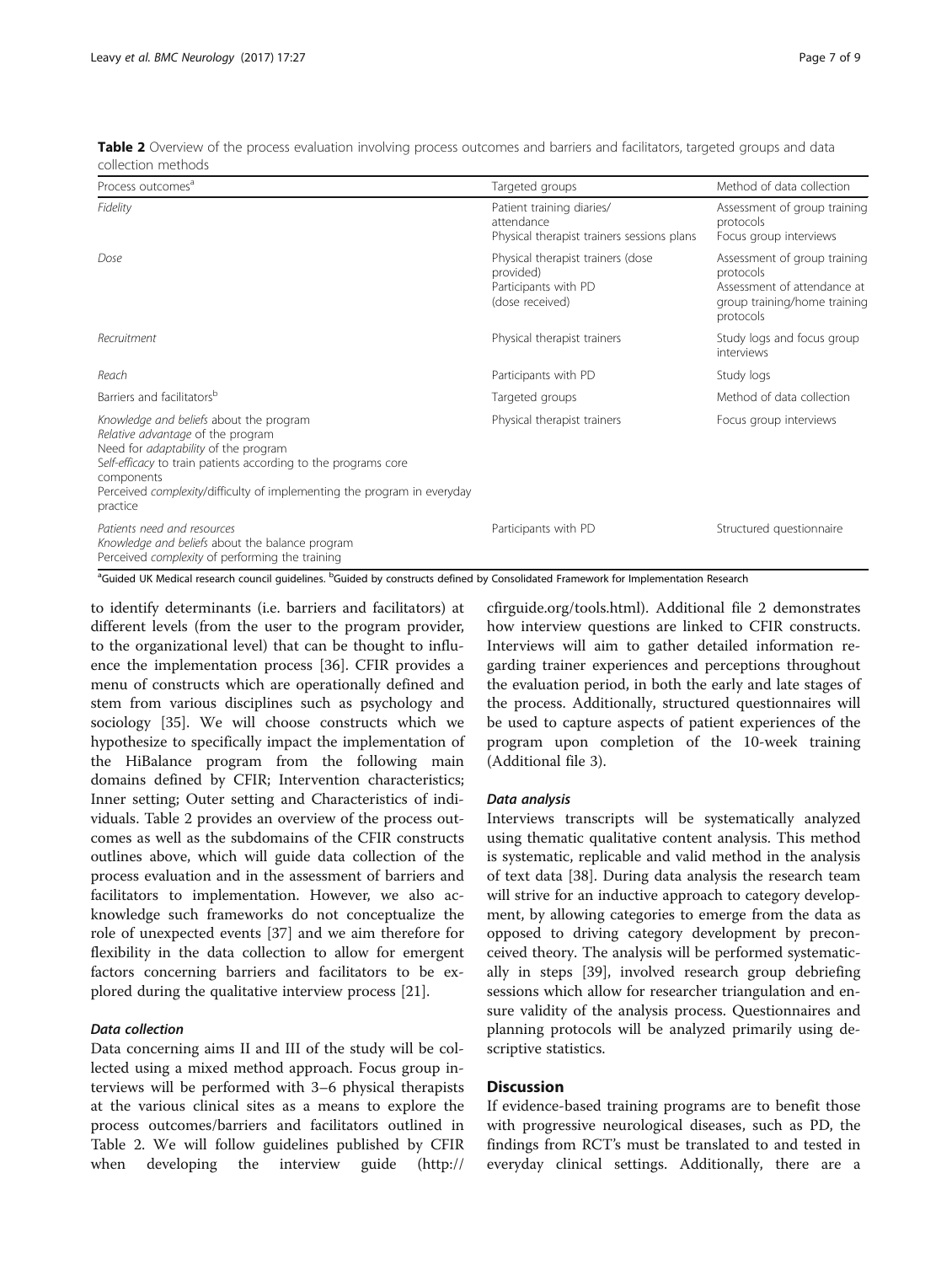<span id="page-7-0"></span>scarcity of studies which clearly report the underlying principles upon which such exercise programs are based [[40\]](#page-8-0). The HiBalance program described in the current protocol has, on the other hand, been based on specific underlying theoretical principles and been shown effective in an RCT [[17](#page-8-0)]. For these reasons this program is suitable for testing in an effectiveness study with the aim of further implementation on a wider scale. We find to date, no previously published trials which have tested the effectiveness of training interventions in PD while simultaneously evaluating the way in which the program was implemented.

By using a hybrid design we intend to fill gaps in the current knowledge concerning not only what to implement but also how to implement evidence-based balance training for mild to moderate PD in clinical practice. This study will therefore determine whether the adapted HiBalance program is effective at improving balance control, gait and physical activity level when provided in standard physiotherapy practice. Our results will also indicate whether implementation of the program is feasible on a wider scale in the Swedish context and what potential barriers and facilitators to this process may be. In this study protocol we use a theoretical approach to outline the core elements of the implementation process. We also hypothesize that results from our study will be highly relevant for those working within the field of neurological rehabilitation when considering ways in which to translate research findings into routine clinical care. Use of predefined constructs regarding the planned process evaluation also strengthens our design by enabling the easy comparison of our results with those of other studies concerning the implementation of healthcare interventions.

There will also be possible limitations to the proposed study. Firstly, this intervention does not consist of a fixed program of balance exercises, but relies on trainers' adherence to the basic exercise principles in order to plan and adapt training sessions. While this feature allows exercises to be adapted and progressed at the individual level, it may be difficult to fully evaluate program fidelity. Extra efforts will therefore need to be made to evaluate the level of fidelity to the theoretical principles of the program throughout the implementation process. Secondly, randomization of participants into treatment and control groups was not considered feasible as the program is provided at the clinical sites as a part of standard physiotherapy treatment. Although consecutive inclusion of participants mirrors standard practice and therefore benefits external validity, a non-randomized design limits our ability to rule out the effects of selection bias between the control and intervention groups. Thirdly, in current physiotherapy treatment of people with PD in Sweden, there is no uniform standard care

with which to compare the testing of this intervention. This may hamper the extent to which a standardized control group can be recruited.

This study represents a unique and structured approach to investigating the ways in which a rehabilitation intervention with proven efficacy responds to testing and implementation in real life clinical settings. Our study design should benefit people with progressive neurological conditions such as PD by providing valuable information which can speed up the process of translating research findings to routine health care. We hypothesize that study findings will produce highly applicable results not only for those in the field of PD, but to clinicians on a wider scale who are planning to translate research findings from training programs with proven effectiveness to the patients who need them.

## Trial status

At the time of manuscript submission the trial is in an ongoing phase of recruitment and data collection at the various clinical sites.

# Additional files

| <b>Additional file 1:</b> Group training protocol. (DOCX 18 kb)      |
|----------------------------------------------------------------------|
| <b>Additional file 2:</b> Interview quide focus groups. (DOCX 48 kb) |
| <b>Additional file 3: Patient questionnaire. (PDF 78 kb)</b>         |
| <b>Additional file 4:</b> Funding I and II (Swedish). (ZIP 1271 kb)  |
| <b>Additional file 5:</b> Ethical approval (swedish). (PDF 81 kb)    |

#### Abbreviations

CFIR: Consolidated framework for implementation research; PD: Parkinson's disease; RCT: Randomized controlled trial

#### Acknowledgements

The authors wish to acknowledge all physical therapist trainers actively involved in the adaptation, provision and assessment of this phase of the HiBalance trial at the various clinical sites in Stockholm (Karolinska University Hospital; The Stockholm Sjukhem Foundation at their rehab centers on Kungsholmen and Bromma: The Stora Sköndal Foundation and Nacka rehab center) without whose effort this study would not be possible.

## Funding

This study has received research grant funding after competitive peer-review from the following sources: The Swedish Research council for Health, Working life and Welfare (FORTE), The Swedish Research Council, 'Vårdalstifelsen' and the Swedish Parkinson Foundation (Additional files 4i-ii). The funding agencies did not influence study design and will not play an influential role in data analysis or interpretation.

#### Availability of data and materials

The datasets generated and analyzed during the current study will be available from the author upon reasonable request.

#### Authors' contributions

EF is principal investigator and conceived the study along with MH and LK, as well as acquired all study funding. All authors participated in development of study design. BL and EF designed the adaptation of the program and will provide support to trainers throughout. LK and BL designed the process evaluation part of the study encompassing aim II and III. All authors read, reviewed and approved the final manuscript.